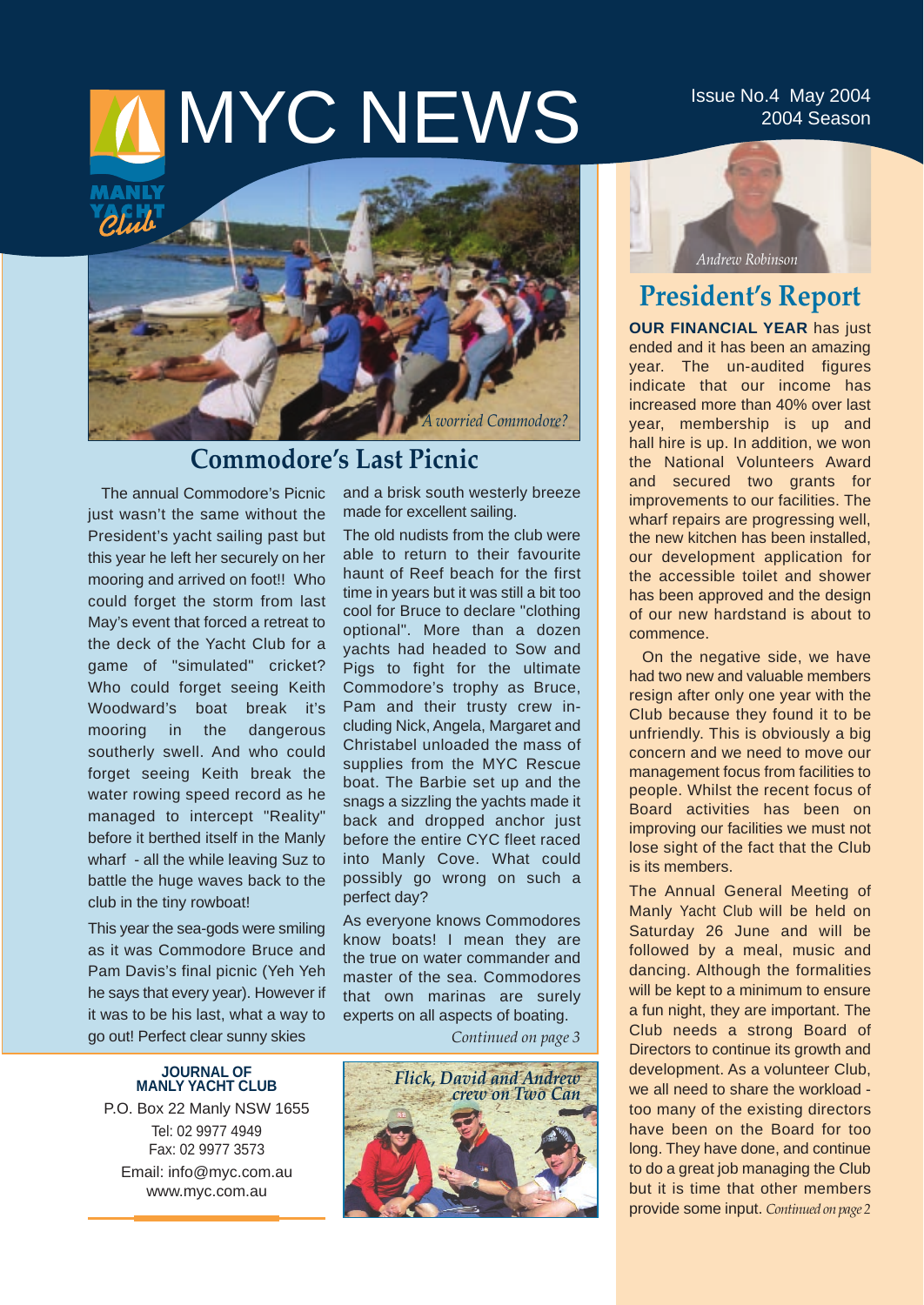#### *Continued from P1.*

I therefore invite any members who have some management skills, or who would like to develop these skills, and an interest in improving our already good Club, to nominate for a position on the Board. Please contact me for more details of what is involved.

**MYC SHOP** I must congratulate Margaret Lucas for the great job that she has done managing the new kitchen project. The new kitchen was completed on time and within budget all due to Margaret's management and dedication. Thanks also to Andrew Robinson of Manly Too and his friend Joe Brana, who demolished the old kitchen floor. Without Andrew's help during the week, we would not have been able to keep to the tight program set by Madame Shop.

#### **FORTE EVENT MANAGEMENT**

has taken over the hall hire booking functions from 1 May 2004 and will take over full management of the hall hire activities under the direction of our hall hire director, Sorrell Lambie as soon as the agreement is approved by our solicitor, Mr. Jim Doyle. Forte now have a great new kitchen to use from the start of their agreement with us.

One of our life members, Mr. Bob Rowland has returned home from a long stay in hospital.

Our thoughts are with Bob and his wife Merle.



**Keith Woodward**  President



*There is no room for the generation gap in this boat!*







# **Sailability**

Saturday, 8th May the weather was fantastic, in spite of forecast warnings of storms. The only problem was, that the wind was very

light, wavering to non-existent. 5 access dinghies competed over a shortened course, with 10 participating sailors. All were in a most competitive frame of mind, with the race completed within 4 minutes of each other. The first 3 boats crossed the finish line within 30 seconds of each other.

First to cross the line was Woody, with an elapsed time of 14 mins, 30 secs, skippered by Elizabeth Atkin, crewed by Monique Simpson; second was Sunrise, skippered by Malcolm Lucas, crewed by Kerri Porter; third was Greg Mott, skippered by Roger Blake, crewed by Grant Circuit.

The view from the starter boat was magnificent, seeing the brightly coloured boats approaching the turning bouy, and then turning in a row was superb. What a pity no-one thought to bring a camera out to the starting boat!!

We want to give a thousand thanks to our helpers of the day, who worked like a combination of ants and Trojans to make the day a huge success. Thanks also to the Manly Yacht Club working bee who were working in the kitchen, and came to our rescue with a drink after the race, and to Pam Davis who (as usual) did a fantastic job on the Starter Boat. **Eli Demeny**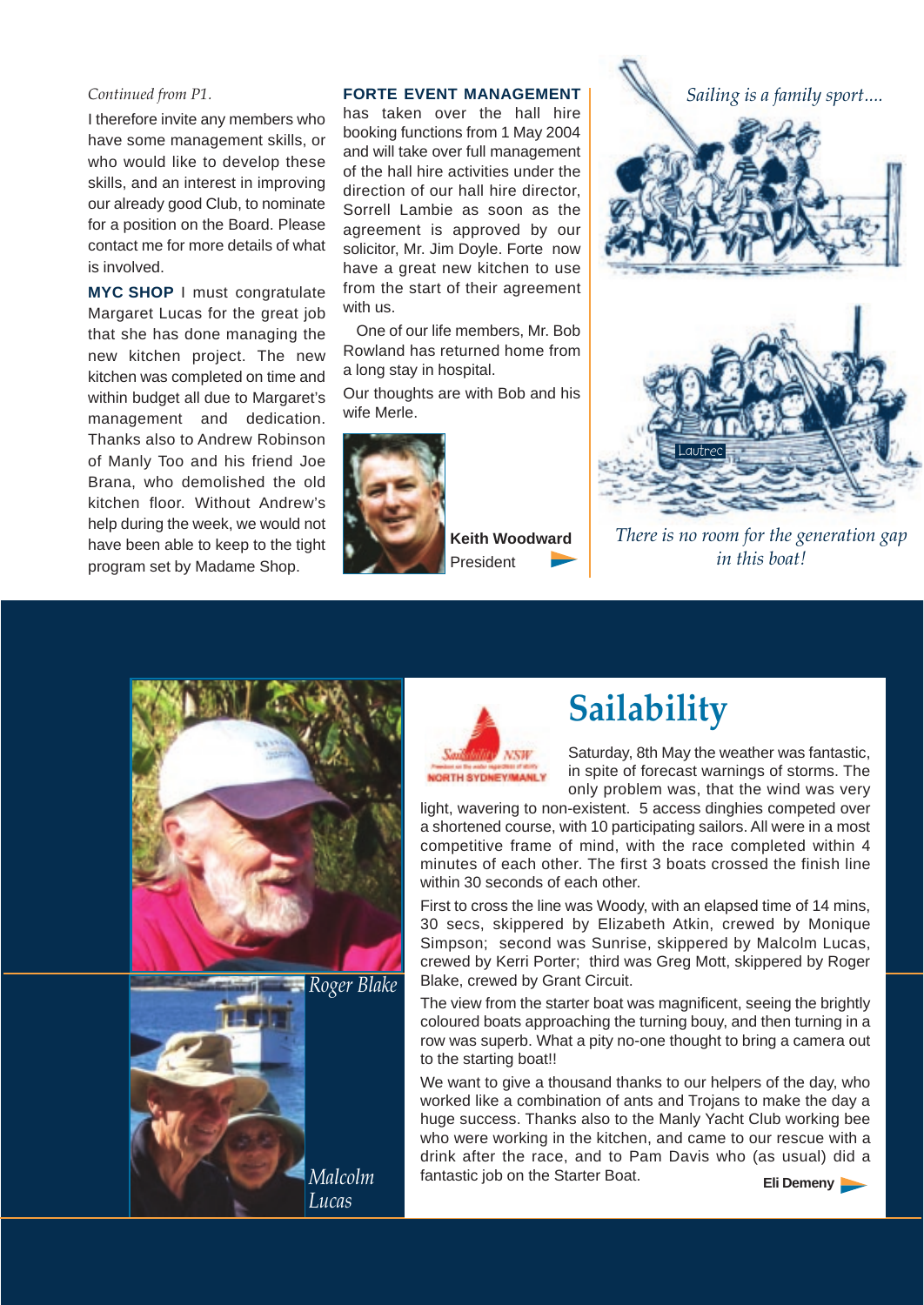#### *Continued from P1. Commodore's Picnic*

But when it comes to outboards hmmmm! As tender driver to get the crews ashore, Bruce just managed one trip before declaring an "engine failure" and Blue Robinson had to swim out and guide him to shore. Blue then spotted Mike "I'm a coxswain/Yachtmaster" Troy on the beach and asked if he knew anything about outboards. Michael declared "Yeh. Real pigs of things and they never bloody work". Luckily Steve "be prepared" Teudt managed to bring his own tender and all the crews were eventually unloaded.

Reef beach was soon packed to the gunnels with MYC members and a great time was had by all. Davis Marina very generously supplied a fantastic beach feast for the hungry and thirsty crews, with provisions stretched to cover the record crowd of around 100. The president's men (and woman and children) managed to defeat the commodore's in the tug of war and the cricket played with real bats and balls was much more realistic. Bruce ...the other Bruce (Hitchman) achieved his lifelong ambition in being crowned FIRST AT ANCHOR and will now proudly display the coveted old warning flashing road light trophy. Dozens of kids also made the trip to Reef beach, some by sea and others overland to attend their first Commodore's picnic. Bruce won them all over with his salty sea dog tales, bags of lollies and prizes.

The standard has now been set for future Commodores and it is certainly a tough one to follow. The Club can't thank Pam and Bruce and Davis Marina enough for such a wonderful and fitting end to the official sailing season and their long rein as Commodore and commodoress. However we all understand that maybe they've had enough but we don't think you need to head north for several months just to avoid hosting the next Commodore's Picnic.

But if you must go for the entire winter series please make sure you do come back. Bon Voyage and we can only hope the weather will continue to





*Bruce Hitchman achieved his lifelong ambition Bill Spence coordinating the Presidents team*



*Keith checking out potential board members? Part of the fantastic picnic crowd* 



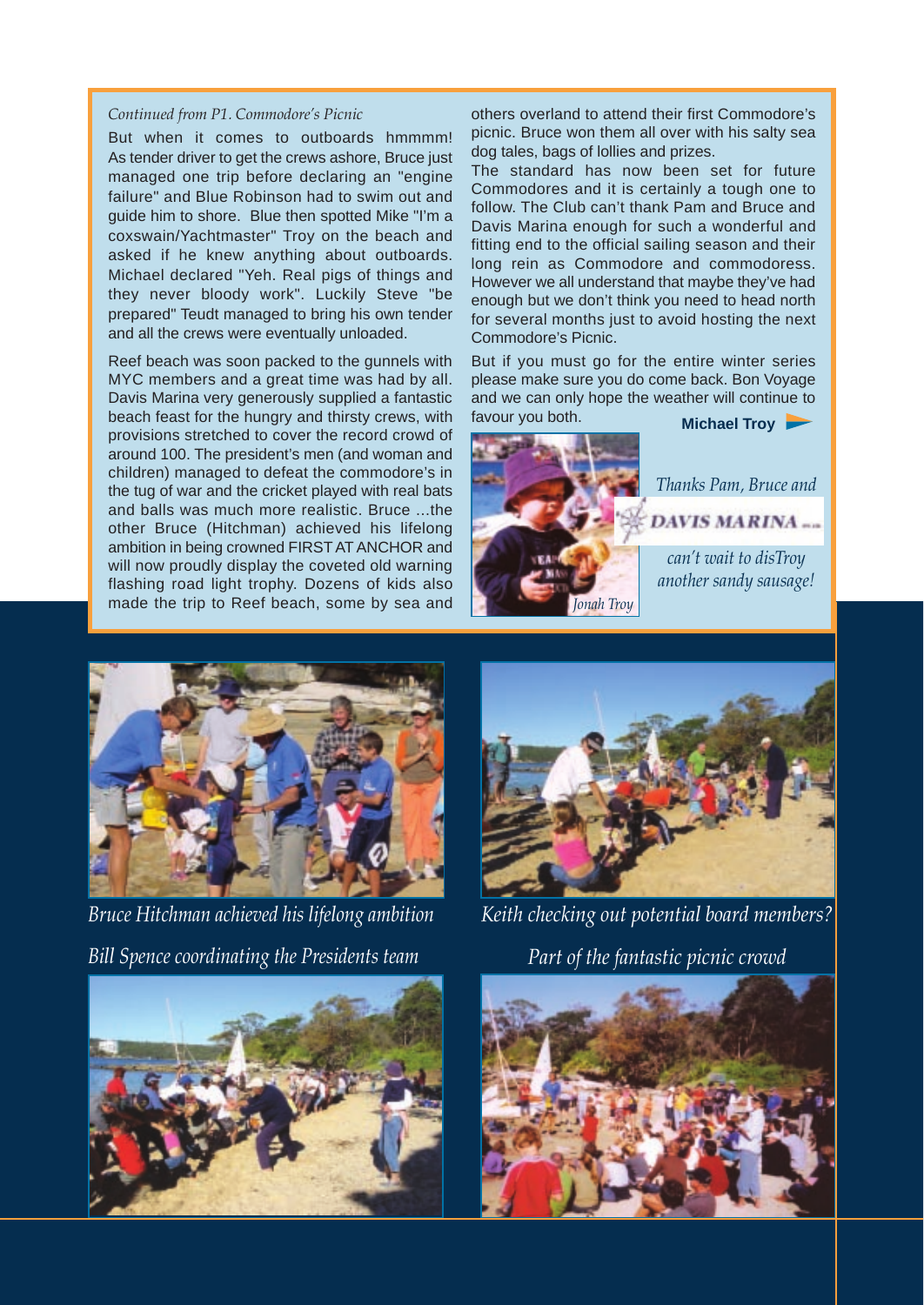## Inside view of the Sydney to Hobart - Part 3

MYC sailing secretary Jim Nixon recently did his 10th Sydney-Hobart race on Pippin, a Farr 37 from the CYCA, and lived to tell the tale. Here's the third and final installment

Bass Strait ... two little words for a narrow stretch of water with a big reputation. I once met a bloke who crossed it in a sea kayak, and no doubt some nut will do it on an airbed one day, but it's certainly not a place to be taken lightly. Pippin survived the disastrous 1998 race, but only just. She was knocked down and badly damaged while standingby a sinking yacht just southeast of Gabo Island. She took on a lot of water and quite a few of her crew were injured. On Impeccable, we luckily turned back 20 miles south of Gabo before the real poo hit the fan. The seas of that year were nothing short of amazing, 70 knots-plus winds pushing Southern Ocean-sized swells through what is effectively a 100-metre deep funnel and headon into a south-setting East Australian Current. Essentially, it was an oceanic mix-master. The truth is it was a miracle only six men were lost in that race. There's no rhythm, rhyme nor reason to Bass Strait seas.

And so Pippin crossed that rubicon late on the second day of the 2003 race, with the forecast southerly change just a distant

smudge on the horizon. It wasn't long before the "smudge'' hit, and we went from a No.1 genoa to the No.4 and a reef in the main. The 25-knot sou-wester soon moulded the Strait into a grey, lumpy bash, and for the next 24 hours we jumped, slammed and sloshed our way south, the only reprise from two-hour cold showers on the windward rail being the hour behind the wheel that helped pump some feeling back into our wet, numb limbs. The good news was we were still well placed, with lightweight 30-foot carbon-fibre flyers Krakatoa and Toecutter just a few miles abeam to leeward and giving us plenty of time on handicap. But as often happens in ocean racing, the southerly blew out and by lunchtime on day three we were flopping and slamming in no breeze and twometre swells.

Soon the faint catspaws of a filling-in nor-easter dusted the glassy sea, and within a few hours we were charging southwards again with a 3/4 ounce spinnaker and full main as we watched the 30-footers skate away over the horizon. We carried the kite all afternoon and night in winds up to 25 knots as the Tasmanian coast sped past, converging with the rest of the fleet at Tasman Island. At dawn on day 4 we were off the vast basalt cliffs of the imposing Tasman Island and in company with the yachts Bright Morning

Star, Midnight Rambler II and Love & War, all bigger than us. Pleased with our position so far, we commenced the usually frustrating slog from Tasman to the finish, with BMS sneaking through us by sailing under the cliffline all the way to Cape Raoul and Ramber doing the same on the other side of us, two miles to the south.

The morning sked had more bad news, Impeccable was only 24 miles behind and doing 7 knots to our 5, and killing us on handicap. Bugger. We would later learn they were the only boat that still had a chance to beat First National, which had already finished. Storm Bay and later the Derwent threw everything at us: holes, 50 degree windshifts, 30 knot bullets - all the way to the finish. Love & War showed their experience and waterline length and slowly reeled us in, crossing the line just minutes ahead. Finally we got the gun, to cheers and hoots from the small spectator fleet - 4 days, 20 minutes and 59 seconds after the start, 7th place on IMS and 9th on IRC and with an average speed of 6.5 knots, all followed by a 25-minute hot shower, endless yarns and what seemed like 50 million beers.

*Roll on next Boxing Day.*

**Jim Nixon**

# *"winners are grinners..."*

**Congratulations to Jim Nixon on his win of the overall IRC and IMS divisions of the Mooloolaba race recently. Jim and Bob Moore (who crews with him on Carinya in MYC races) are pictured here after they had just heard they were about to win!** 

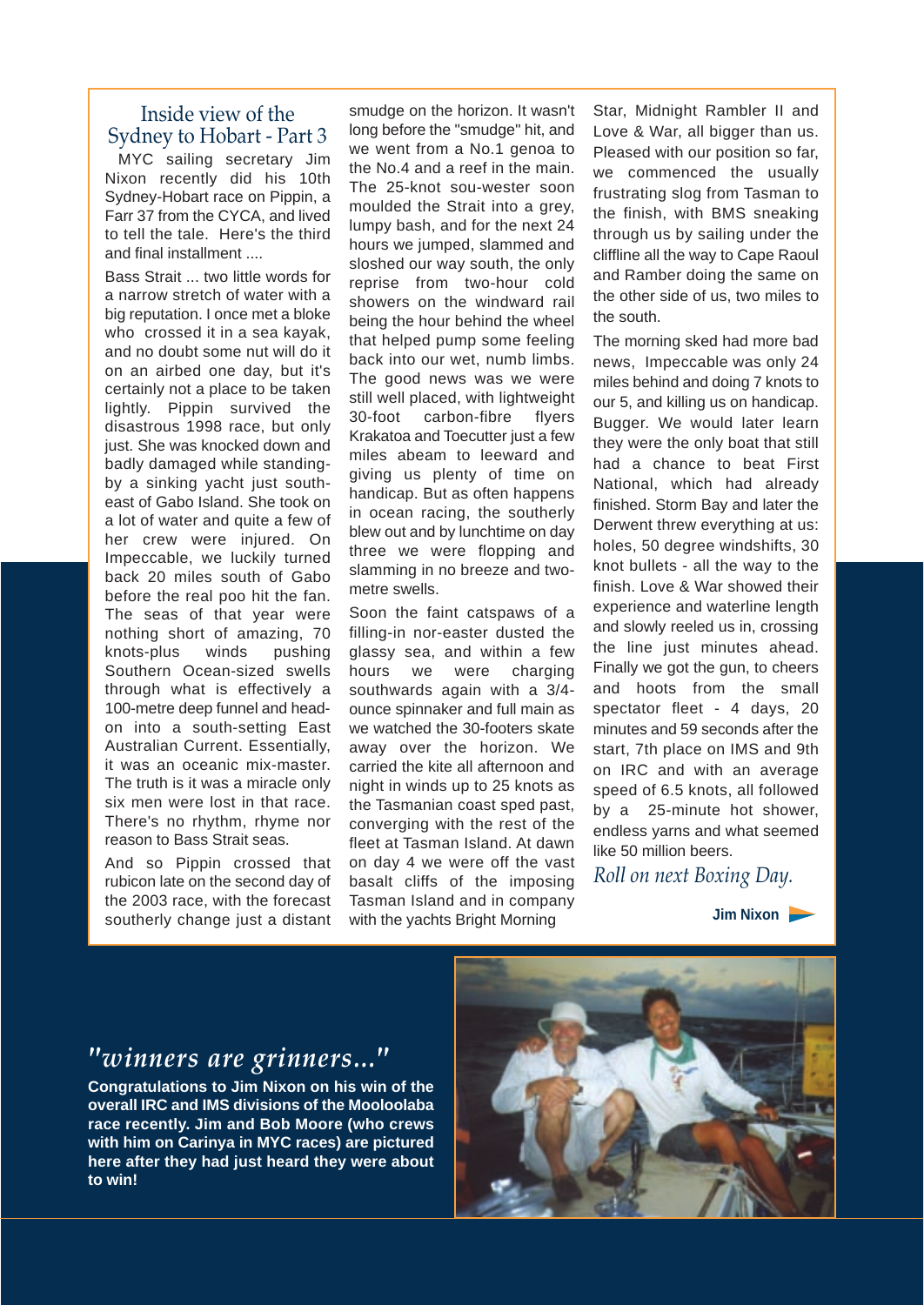

## **Yachting Australia Training Centre**

Contact Chris or Clare **Matthews** at Simply Sailing (02) 9451 2511

Simply Sailing

info@simplysailing.com.au www.simplysailing.com.au

or

**YA SAFETY and SURVIVAL AT SEA COURSE** 21, 22, 23, 27 June 2004 - \$375

Discounts for Manly Yacht Club members

50% of offshore crews need this qualification.

## Manly Yacht Club 2003-2004 **Presentation Night WITH GUEST SPEAKER**  BILL GALE

Bill was born into one of Sydney's famous yachting families in the early 1920's. His father designed and built the ageless yacht "Ranger" in 1933 and Bill began as crew in 1937. This year Bill and "Ranger" won the Sydney Amateur Sailing Club's Sunday Gaffers Series. In what must be a record, Bill has sailed Ranger with SASC for 54 seasons. Bill, a delightful man, who in his own words "can easily get started, but has trouble stopping" will delight you with his tales (tall and true!) collected over a lifetime of sailing.

*So come along, pick up your trophy! Cheer the winners! Hiss your arch enemy!*

**MANLY YACHT CLUB SATURDAY 22ND MAY 2004.**

Bar opens at 7pm for a 7.30pm start. Adults \$7 Children free. Light food and a complimentary drink provided.

## **FROM BUGGIES TO BOATS**

Not much in life is free these days so owners of yachts that need batteries may be very interested in a source of Gel Batteries [no messy acid to contend with]. Apparently these are ex golf buggy batteries which do not have enough grunt to convey the buggy 18 holes, but are strong enough to drive lights, radios etc. on yachts.

The batteries are available FREE OF CHARGE from: BATTERY GOLF BUGGIES 215 EASTERN VALLEY WAY MIDDLE COVE PH-1300-881-828









*Part of the large team L to R... David, Andy, Keith, Christabel, Margo, Andrew, Brian and Kathy*



<u>үдсні т</u> **SHOP**

*would like to thank the following members:*  Liz Troy, Christabel Casimir, Andrew Robinson, Joe Brana, Bill Spence, John Webber, Robert Stephens, Jack Morrison, Brian Wilson, Chris Shead, Doug and Helen Ebling and Kathy Brown. Also thanks to Colin Cameron, Andy Cooper, David Lewis and all the guys working on the wharf for giving Keith TIME OFF! to be the plumber, tiler and jack of all trades in the kitchen (just to do something different!).

The kitchen now looks fantastic thanks to a great bunch of people.

The MYC members and catering staff now have a safe and functional kitchen to work in and another club *"OH! for pity's sake let him light it"* asset to be proud of. **MARGO**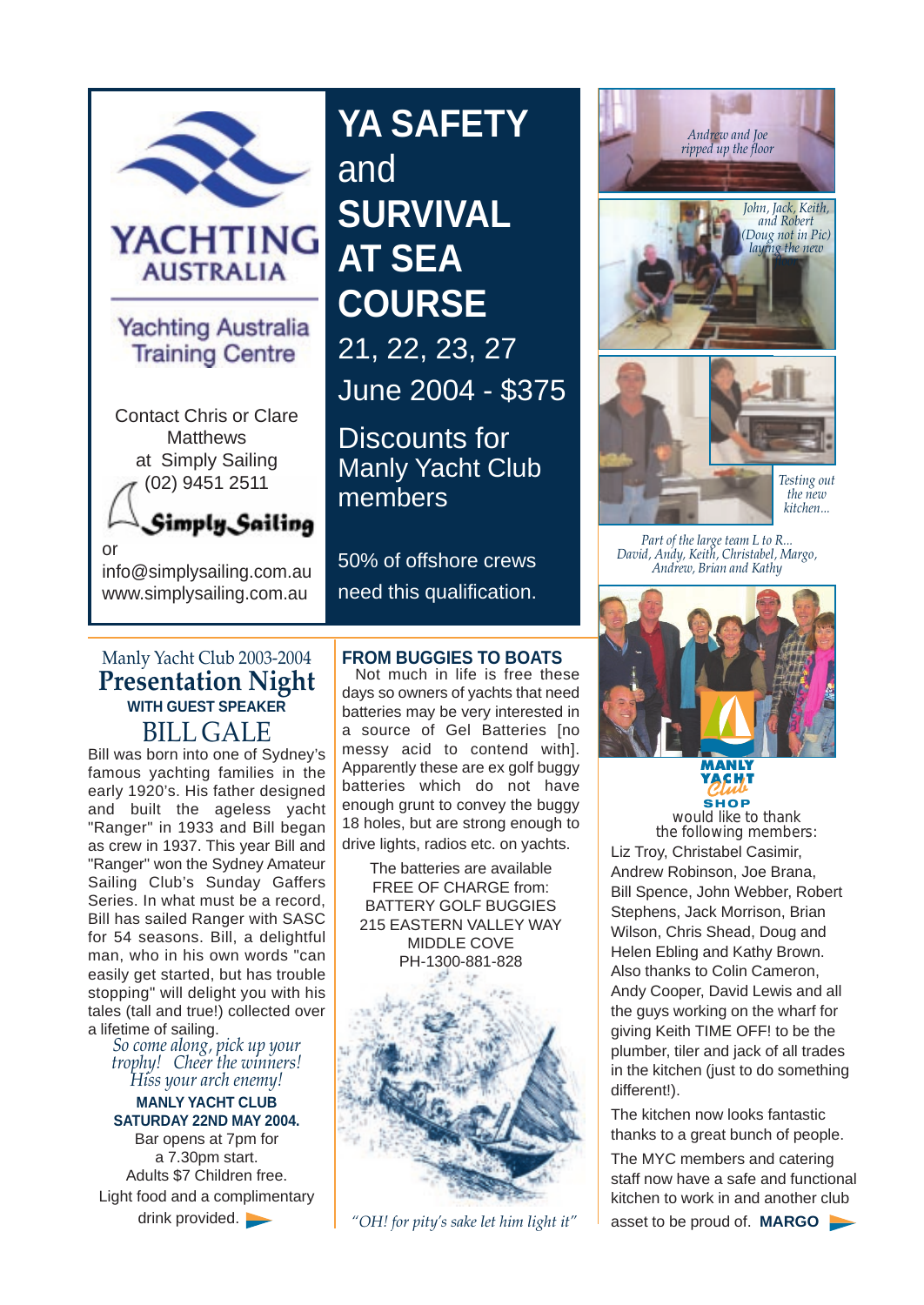|                          | <b>Place Sail No</b> | <b>Boat Name</b>                    | <b>Elapsed</b>                 | ,,,,,<br>AHC   | HC Cor'd T CHC    |                  | <b>Skipper</b>                  | <b>Class</b>                          | <b>Score</b> | <b>F/Time</b><br>Note        | ET Ord     |                           |
|--------------------------|----------------------|-------------------------------------|--------------------------------|----------------|-------------------|------------------|---------------------------------|---------------------------------------|--------------|------------------------------|------------|---------------------------|
| 1.0                      | MYC10                | <b>PENSIVE</b>                      | 03:40:33                       | 1.040          | 3:49:22           | 1.046            | <b>B</b> Davis                  | NthNsx38                              | 1.0          | 15:15:33                     | 2.0        |                           |
| 2.0                      | MH90                 | <b>OLD HABITS</b>                   | 04:11:45                       | 0.935          | 3:55:23           | 0.927            | <b>B</b> Shilland               | Carter33                              | 2.0          | 15:46:45                     | 7.0        |                           |
| 3.0                      | MYC32                | <b>PACIFIC BREEZE</b>               | 03:59:17                       | 0.987          | 3:56:10           | 0.987            | <b>B</b> Hitchman               | Farr11.6                              | 3.0          | 15:34:17                     | $4.0\,$    |                           |
| 4.0                      | 4384                 | <b>FIRST LIGHT</b>                  | 03:50:37                       | 1.028          | 3:57:04           | 1.027            | S Rice                          | Adams12                               | 4.0          | 15:25:37                     | 3.0        |                           |
| 5.0                      | 6323                 | <b>SPRINT IV</b>                    | 03:29:21                       | 1.140          | 3:58:40           | 1.133            | G Radford                       | RadfordSprint                         | 5.0          | 15:04:21                     | 1.0        |                           |
| 6.0                      | MH <sub>22</sub>     | <b>CAPE FEAR</b>                    | 03:59:58                       | 0.996          | 3:59:00           | 0.993            | K Boxhall                       | Cape35                                | 6.0          | 15:34:58                     | 5.0        |                           |
| 7.0                      | <b>WP69</b><br>MYC99 | <b>SHEAR MAGIC</b><br><b>JABIRU</b> | 04:06:09                       | 0.983          | 4:01:58           | 0.977<br>0.932   | R Steffens                      | Adams10                               | 7.0          | 15:41:09                     | 6.0<br>8.0 |                           |
| 8.0<br><b>DNC</b>        | 1060                 | <b>TEN SIXTY</b>                    | 04:18:31                       | 0.939<br>0.945 | 4:02:45           |                  | G Middleton<br>P Vidler         | Bavaria42                             | 8.0          | 15:53:31                     |            |                           |
| <b>DNC</b>               | 1236                 | LOCAL HERO                          |                                | 1.085          |                   |                  | P Moselv                        | Radford10.6<br>Svdnev36               | 19.0<br>19.0 | DNC<br>DNC                   |            |                           |
| <b>DNC</b>               | 4863                 | TWO CAN                             |                                | 0.957          |                   |                  | D Lewis                         | Masram920                             | 19.0         | DNC                          |            |                           |
| <b>DNC</b>               | 5779                 | DEJA VU                             |                                | 0.993          |                   |                  | J Thomas                        | Cavalier395                           | 19.0         | DNC                          |            |                           |
| <b>DNC</b>               | 8686                 | CROW BAR                            |                                | 0.965          |                   |                  | <b>B</b> Thomas                 | Masram940                             | 19.0         | DNC                          |            |                           |
| <b>DNC</b>               | AUS32                | <b>AVANTI</b>                       |                                | 0.915          |                   |                  | C Shead                         | Soling                                | 19.0         | DNC                          |            |                           |
| <b>DNC</b>               | AUS110               | <b>KRISTA</b>                       |                                | 0.942          |                   |                  | N Steffens                      | Etchells                              | 19.0         | DNC                          |            |                           |
| <b>DNC</b>               | AUS166               | SLANGIVAR                           |                                | 0.935          |                   |                  | S Lambie                        | Solina                                | 19.0         | DNC                          |            |                           |
| <b>DNC</b>               | AUS169               | <b>NORTEL</b>                       |                                | 0.960          |                   |                  | D Parle                         | Soling                                | 19.0         | DNC                          |            |                           |
| <b>DNC</b>               | KA16                 | PAM                                 |                                | 0.945          |                   |                  | M Walker                        | International5.5 19.0                 |              | DNC                          |            |                           |
|                          |                      |                                     |                                |                |                   |                  |                                 |                                       |              |                              |            |                           |
|                          | RACE 5 [18/04/2004]  |                                     | <b>Whitworth Summer Trophy</b> |                | <b>Whitworths</b> | WST <sub>5</sub> |                                 | <b>Division 2 Keel TOT HC results</b> |              |                              |            |                           |
|                          | <b>Place Sail No</b> | <b>Boat Name</b>                    | <b>Elapsed</b>                 | AHC            | HC Cor'd T CHC    |                  | <b>Skipper</b>                  | <b>Class</b>                          | <b>Score</b> | <b>F/Time</b><br><b>Note</b> | ET Ord     | Maz Theaker, Gra          |
| 1.0                      | MYC202               | <b>ISAEA II</b>                     | 05:11:28                       | 0.850          | 4:24:45           | 0.859            | M Collis                        | Bluebird22                            |              | 16:46:28                     | 9.0        | the starters of the i     |
| 2.0                      | MYC200               | <b>SLIPSTREAM</b>                   | 04:28:46                       | 1.025          | 4:35:29           | 1.025            | B Buchanan Sigma36              |                                       | 1.0          | 16:03:46                     | 1.0        |                           |
| 3.0                      | MYC9                 | SAINT MAYBE                         | 04:53:27                       | 0.940          | 4:35:51           | 0.931            | D Parsons                       | Daydream                              | 2.0          | 16:28:27                     | 6.0        |                           |
| 4.0                      | MYC259               | YEVANNA                             | 05:11:44                       | 0.885          | 4:35:53           | 0.906            | S Strath                        | Cavalier26                            | 3.0          | 16:46:44                     | 10.0       |                           |
| 5.0                      | MYC5                 | <b>EOS</b>                          | 04:47:29                       | 0.991          | 4:44:54           | 0.983            | <b>B</b> Wilson                 | Brittany                              | 4.0          | 16:22:29                     | 3.0        |                           |
| 6.0                      | MYC33                | LAUTREC                             | 04:50:03                       | 0.995          | 4:48:36           | 1.001            | D Ebling                        | Passage33                             | 5.0          | 16:25:03                     | 5.0        |                           |
| 7.0                      | 113                  | FLYING CARPET                       | 04:32:36                       | 1.060          | 4:48:57           | 1.053            | A Cooper                        | J24                                   | 6.0          | 16:07:36                     | 2.0        |                           |
| 8.0                      | 6747                 | <b>HAP HAZARD</b>                   | 05:09:29                       | 0.937          | 4:49.59           | 0.925            | J Webber                        | Moody31                               | 7.0          | 16:44:29                     | 8.0        |                           |
| 9.0                      | 903                  | APRES MOTH                          | 04:58:51                       | 0.975          | 4:51:23           | 0.948            | <b>B</b> Miflin                 | Contessa                              | 8.0          | 16:33:51                     | 7.0        |                           |
| 10.0                     | MYC6                 | AIDA                                | 04:47:57                       | 1.037          | 4:58:36           | 1.017            | <b>B</b> Spence                 | <b>S80</b>                            | 9.0          | 16:22:57                     | 4.0        |                           |
| DNC                      | 951                  | <b>XENA</b>                         |                                | 0.935          |                   |                  | <b>B</b> Howell                 | Endeavour24                           | 21.0         | DNC                          |            |                           |
| <b>DNC</b>               | 983                  | PACIFICA                            |                                | 0.945          |                   |                  | H Hooper                        | Catalina32                            | 21.0         | DNC                          |            |                           |
| <b>DNC</b>               | 1152                 | BOKARRA                             |                                | 0.935          |                   |                  | C Cameron                       | Santana22                             | 21.0         | DNC                          |            |                           |
| <b>DNC</b>               | 5022                 | T/4/ GRANTED                        |                                | 0.850          |                   |                  | I Dennewald                     | SpaceSailer24 21.0                    |              | DNC                          |            |                           |
| <b>DNC</b>               | 5616                 | <b>STARSHIP</b>                     |                                | 1.055          |                   |                  | P Richter                       | Hudson32                              | 21.0         | DNC                          |            |                           |
| <b>DNC</b><br><b>DNC</b> | A73<br><b>KA55</b>   | TOP ODDS<br><b>ATALANTA</b>         |                                | 0.958<br>0.960 |                   |                  | D Busvine<br><b>M</b> Griffiths | Northshore27 21.0<br>J24              | 21.0         | DNC<br>DNC                   |            |                           |
|                          | <b>MYC141</b>        |                                     |                                | 0.875          |                   |                  |                                 |                                       |              |                              |            |                           |
| <b>DNC</b><br><b>DNC</b> | MYC272               | SOLEIL<br>LAURA                     |                                | 0.820          |                   |                  | P McGrath<br>A Solti            | Endeavour24<br>Triton24               | 21.0<br>21.0 | DNC<br>DNC                   |            |                           |
| <b>DNC</b>               | MYC820               | <b>GOOD INTENT</b>                  |                                | 0.923          |                   |                  | P Bennell                       | Clansman                              | 21.0         | DNC                          |            |                           |
| DNS                      | MYC1                 | <b>AUSSIE RULES</b>                 |                                | 1.020          |                   |                  | G Scott                         | Cavalier975                           | 11.0         | DNS                          |            |                           |
|                          |                      |                                     |                                |                |                   |                  |                                 |                                       |              |                              |            | OFFSHORE RACING 2003-2004 |

| <b>RACE 8 [25/04/2004]</b><br><b>Autumn Point Score 2003-2004</b><br>APS6<br><b>Division 1 Keel TOT HC results</b> |         |                           |                |       |                   |       |                   |                  |              |               |      |        |
|--------------------------------------------------------------------------------------------------------------------|---------|---------------------------|----------------|-------|-------------------|-------|-------------------|------------------|--------------|---------------|------|--------|
| Place                                                                                                              | Sail No | <b>Boat Name</b>          | <b>Elapsed</b> | AHC   | <b>HC Cor'd T</b> | CHC   | <b>Skipper</b>    | <b>Class</b>     | <b>Score</b> | <b>F/Time</b> | Note | ET Ord |
| 1.0                                                                                                                | MYC10   | <b>PENSIVE</b>            | 02:28:38       | 1.045 | 02.35:19          | 1.065 | <b>B</b> Davis    | NthNsx38         | 1.0          | 15:33:38      |      | 1.0    |
| 2.0                                                                                                                | MH32    | TING                      | 02:37:59       | 1.025 | 02:41:56          | 1.035 | C Matthews        | Sydney32         |              | 15:42:59      |      | 3.0    |
| 3.0                                                                                                                | 6323    | <b>SPRINT IV</b>          | 02:30:41       | 1.115 | 02:48:01          | 1.092 | G Radford         | RadfordSprint    | 2.0          | 15:35:41      |      | 2.0    |
| 4.0                                                                                                                | AUS166  | <b>SLANGIVAR</b>          | 03:03:04       | 0.925 | 02:49:20          | 0.918 | S Lambie          | Soling           | 3.0          | 16:08:04      |      | 4.0    |
| 5.0                                                                                                                | MH90    | OLD HABITS                | 03:09:59       | 0.911 | 02:53:04          | 0.903 | <b>B</b> Shilland | Carter33         | 4.0          | 16:14:59      |      | 6.0    |
| 6.0                                                                                                                | 1060    | <b>TEN SIXTY</b>          | 03:10:47       | 0.925 | 02:56:28          | 0.914 | P Vidler          | Radford 10.6     | 5.0          | 16:15:47      |      | 7.0    |
| 7.0                                                                                                                | 8686    | <i>CROW BAR</i>           | 03:17:21       | 0.924 | 03:02:21          | 0.905 | <b>B</b> Thomas   | Masram940        | 6.0          | 16:22:21      |      | 8.0    |
| 8.0                                                                                                                | WP69    | <i><b>SHEAR MAGIC</b></i> | 03:09:44       | 0.983 | 03:06:30          | 0.971 | R Steffens        | Adams10          |              | 16:14:44      |      | 5.0    |
| DNC                                                                                                                | 1236    | LOCAL HERO                |                | 1.090 |                   |       | P Moselv          | Sydney36         | 13.0         |               | DNC  |        |
| <b>DNC</b>                                                                                                         | AUS32   | AVANTI                    |                | 0.905 |                   |       | C Shead           | Solina           | 13.0         |               | DNC  |        |
| DNC                                                                                                                | AUS110  | KRISTA                    |                | 0.928 |                   |       | N Steffens        | Etchells         | 13.0         |               | DNC  |        |
| DNC                                                                                                                | AUS169  | NORTEL                    |                | 0.957 |                   |       | D Parle           | Solina           | 13.0         |               | DNC  |        |
| DNC                                                                                                                | KA16    | PAM                       |                | 0.932 |                   |       | M Walker          | International5.5 | 13.0         |               | DNC  |        |
| DNC                                                                                                                | MH22    | <b>CAPE FEAR</b>          |                | 1.035 |                   |       | K Boxhall         | Cape35           | 13.0         |               | DNC  |        |

|            | <b>Place Sail No</b> | <b>Boat Name</b>     | <b>Elapsed</b> | AHC   | HC Cor'd T | CHC   | Skipper         | <b>Class</b>            | <b>Score</b> | <b>F/Time</b> | Note | ET Ord |
|------------|----------------------|----------------------|----------------|-------|------------|-------|-----------------|-------------------------|--------------|---------------|------|--------|
| 1.0        | 1152                 | <b>BOKARRA</b>       | 02:21:52       | 0.925 | 02:11:14   | 0.920 | C Cameron       | Santana22               | 1.0          | 15:36:52      |      | 3.0    |
| 2.0        | MYC9                 | <b>SAINT MAYBE</b>   | 02:33:05       | 0.883 | 02:15:10   | 0.897 | D Parsons       | Davdream                | 2.0          | 15:48:05      |      | 5.0    |
| 3.0        | <i>MYC200</i>        | SLIPSTREAM           | 02:17:33       | 1.029 | 02:21:32   | 1.020 | J Legoux        | Sigma36                 | 3.0          | 15:32:33      |      | 2.0    |
| 4.0        | 113                  | <b>FLYING CARPET</b> | 02:16:56       | 1.035 | 02:21:44   | 1.037 | A Cooper        | J24                     | 4.0          | 15:31:56      |      | 1.0    |
| 5.0        | 951                  | XENA                 | 02:35:28       | 0.914 | 02:22:06   | 0.912 | <b>B</b> Howell | Endeavour <sub>24</sub> | 5.0          | 15:50:28      |      | 8.0    |
| 6.0        | MYC33                | LAUTREC              | 02:23:36       | 0.999 | 02:23:27   | 0.998 | D Ebling        | Passage33               | 6.0          | 15:38:36      |      | 4.0    |
| 7.0        | MYC5                 | EOS                  | 02:34:04       | 0.992 | 02:32:50   | 0.980 | B Wilson        | Brittany                | 7.0          | 15:49:04      |      | 6.0    |
| 8.0        | MYC6                 | AIDA                 | 02:35:13       | 1.000 | 02:35:13   | 0.976 | <b>B</b> Spence | S80                     | 8.0          | 15:50:13      |      | 7.0    |
| DNC        | 127                  | CARINYA IV           |                | 0.995 |            |       | J Nixon         | Carmen                  | 14.0         |               | DNC  |        |
| <b>DNC</b> | 5616                 | <b>STARSHIP</b>      |                | 1.045 |            |       | P Richter       | Hudson32                | 14.0         |               | DNC  |        |
| <b>DNC</b> | 6747                 | HAP HAZARD           |                | 0.916 |            |       | J Webber        | Moodv31                 | 14.0         |               | DNC  |        |
| <b>DNC</b> | MYC141               | SOLEIL               |                | 0.866 |            |       | P McGrath       | Endeavour24             | 14.0         |               | DNC  |        |
| DNC        | MYC202               | ISAEA II             |                | 0.812 |            |       | M Collis        | Bluebird22              | 14.0         |               | DNC  |        |
|            |                      |                      |                |       |            |       |                 |                         |              |               |      |        |

|            | RACE 10 [25/04/2004] |                      | <b>CLUB CHAMPIONSHIP</b> |       |                   | CC <sub>10</sub> |                   | <b>Division 1 Keel TOT HC results</b> |              |               |      |        |
|------------|----------------------|----------------------|--------------------------|-------|-------------------|------------------|-------------------|---------------------------------------|--------------|---------------|------|--------|
|            | <b>Place Sail No</b> | <b>Boat Name</b>     | <b>Elapsed</b>           | AHC   | <b>HC Cor'd T</b> | CHC              | <b>Skipper</b>    | <b>Class</b>                          | <b>Score</b> | <b>F/Time</b> | Note | ET Ord |
| 1.0        | MYC10                | <b>PENSIVE</b>       | 02:28:38                 | 1.017 | 02.31:10          | 1.03             | <b>B</b> Davis    | NthNsx38                              | 1.0          | 15:33:38      |      | 1.0    |
| 2.0        | 6323                 | <b>SPRINT IV</b>     | 02:30:41                 | 1.065 | 02:40:29          | 1.06             | G Radford         | RadfordSprint                         | 2.0          | 15:35:41      |      | 2.0    |
| 3.0        | AUS166               | <b>SLANGIVAR</b>     | 03:03:04                 | 0.892 | 02:43:18          | 0.89             | S Lambie          | Soling                                | 3.0          | 16:08:04      |      | 3.0    |
| 4.0        | MH90                 | OLD HABITS           | 03:09:59                 | 0.905 | 02:51:56          | 0.89             | <b>B</b> Shilland | Carter <sub>33</sub>                  | 4.0          | 16:14:59      |      | 4.0    |
| 5.0        | 1060                 | <b>TEN SIXTY</b>     | 03:10:47                 | 0.926 | 02:56:40          | 0.92             | P Vidler          | Radford10.6                           | 5.0          | 16:15:47      |      | 5.0    |
| 6.0        | 8686                 | <b>CROW BAR</b>      | 03:17:21                 | 0.918 | 03:01:10          | 0.90             | <b>B</b> Thomas   | Masram940                             | 6.0          | 16:22:21      |      | 6.0    |
| DNC        | 1236                 | LOCAL HERO           |                          | 1.065 |                   |                  | P Moselv          | Sydney36                              | 12.0         |               | DNC  |        |
| DNC        | AUS32                | <b>AVANTI</b>        |                          | 0.884 |                   |                  | C Shead           | Soling                                | 12.0         |               | DNC  |        |
| DNC        | <b>AUS110</b>        | <b>KRISTA</b>        |                          | 0.921 |                   |                  | R Steffens        | Etchells                              | 12.0         |               | DNC  |        |
| DNC        | AUS169               | NORTEL               |                          | 0.944 |                   |                  | D Parle           | Soling                                | 12.0         |               | DNC  |        |
| DNC        | MH <sub>22</sub>     | <b>CAPE FEAR</b>     |                          | 1.015 |                   |                  | K Boxhall         | Cape35                                | 12.0         |               | DNC  |        |
|            | RACE 10 [25/04/2004] | <b>FLOTTO LAURO</b>  |                          |       |                   | <b>FL10</b>      |                   | <b>Division 2 Keel TOT HC results</b> |              |               |      |        |
|            | <b>Place Sail No</b> | <b>Boat Name</b>     | <b>Elapsed</b>           | AHC   | <b>HC Cor'd T</b> | CHC              | <b>Skipper</b>    | <b>Class</b>                          | <b>Score</b> | <b>F/Time</b> | Note | ET Ord |
| 1.0        | 1152                 | <b>BOKARRA</b>       | 02:21:52                 | 0.846 | 02:00:01          | 0.859            | C Cameron         | Santana22                             | 1.0          | 15:36:52      |      | 3.0    |
| 2.0        | 951                  | <b>XENA</b>          | 02:35:28                 | 0.792 | 02:03:08          | 0.819            | <b>B</b> Howell   | Endeavour <sub>24</sub>               | 2.0          | 15:50:28      |      | 7.0    |
| 3.0        | MYC9                 | <b>SAINT MAYBE</b>   | 02:33:05                 | 0.824 | 02:06:08          | 0.826            | D Parsons         | Daydream                              | 3.0          | 15:48:05      |      | 5.0    |
| 4.0        | MYC200               | <b>SLIPSTREAM</b>    | 02:17:33                 | 0.967 | 02:13:01          | 0.954            | J Legoux          | Sigma36                               | 4.0          | 15:32:33      |      | 2.0    |
| 5.0        | MYC33                | LAUTREC              | 02:23:36                 | 0.948 | 02:16:08          | 0.940            | D Eblina          | Passage33                             | 5.0          | 15:38:36      |      | 4.0    |
| 6.0        | 113                  | <b>FLYING CARPET</b> | 02:16:56                 | 0.996 | 02:16:23          | 0.981            | A Cooper          | J24                                   | 6.0          | 15:31:56      |      | 1.0    |
| 7.0        | MYC6                 | AIDA                 | 02:35:13                 | 0.954 | 02:28:05          | 0.929            | <b>B</b> Spence   | <i>S80</i>                            | 7.0          | 15:50:13      |      | 6.0    |
| DNC        | 127                  | CARINYA IV           |                          | 0.949 |                   |                  | J Nixon           | Carmen                                | 12.0         |               | DNC  |        |
| DNC        | 983                  | PACIFICA             |                          | 0.910 |                   |                  | H Hooper          | Catalina32                            | 12.0         |               | DNC  |        |
| DNC        | 5616                 | <b>STARSHIP</b>      |                          | 0.924 |                   |                  | P Richter         | Hudson32                              | 12.0         |               | DNC  |        |
| <b>DNC</b> | 6747                 | <b>HAP HAZARD</b>    |                          | 0.925 |                   |                  | J Webber          | Moody31                               | 12.0         |               | DNC  |        |

## **MYC RESULTS**



*Maz Theaker, Graham Radford and Ian Denewald the starters of the Easter Ocean Race 5* 



|     | Date: 09/04/2004    |                       |                   | <b>Start Time:</b> | 11:05               |            |              |
|-----|---------------------|-----------------------|-------------------|--------------------|---------------------|------------|--------------|
|     | <b>PlaceSail No</b> | <b>Boat Name</b>      | <b>First Name</b> | <b>Last Name</b>   | <b>Class</b>        | <b>AHC</b> | <b>ET0rd</b> |
| 1.0 | MYC200              | <b>SLIPSTREAM</b>     | Bob               | <b>Buchanan</b>    | Siama36             | 0.798      | 8.0          |
| 2.0 | 4384                | <b>FIRST LIGHT</b>    | Nick              | Ewald              | Adams 12            | 0.945      | 2.0          |
| 3.0 | 8686                | CROWBAR               | Bruce             | Thomas             | Masram 940          | 0.904      | 6.0          |
| 4.0 | MYC <sub>10</sub>   | PENSIVE               | <b>Bruce</b>      | Davis              | <b>NSX38</b>        | 1.025      | 1.0          |
| 5.0 | 5779                | DÉJA VIJ              | <b>Jim</b>        | <b>Thomas</b>      | <i>Cavalier 395</i> | 0.973      | 3.0          |
| 6.0 | 1060                | <b>TEN SIXTY</b>      | Phil              | Vidler             | Radford 10.6 0.935  |            | 5.0          |
| 7.0 | 4863                | TWO CAN               | Stephen           | Teudt              | Masram 920 0.925    |            | 7.0          |
| 8.0 | MYC8                | GRANUAILE             | Robert            | Fagan              | Arrends 33          | 0.710      | 9.0          |
| 9.0 | <i>MYC32</i>        | <b>PACIFIC BREEZE</b> | Bruce             | Hitchman           | Farr 11.6           | 0.977      | 4.0          |
|     | 1236                | LOCAL HERO            | Peter             | Moselv             | Sydney 36           | 1.062      | DNC          |
|     | MYC47               | REALITY               | Keith             | Woodward           | Passage 33          | 0.735      | DNC          |

**NOTE: Elapse times and corrected handicap times are not available - results file has been misplaced**

## **MYC Centreboard Fleet is here to stay**

The centreboard racing mini-series has now concluded with a victory to Blue Robinson in his Finn. It was great to see the club centreboard boats used in every race and at least five entries per race.

Skippers and crew are now keen to keep racing throughout the winter and so will race in their own.

Winter Trophy with a 2.00pm Sunday start after the yachts have got away. The later start is to enable sociable interaction with beer and yachties on the deck after the race and the hope of a 1st place prize being presented by the Commodore !

Please help advertise the event by telling anyone you know who owns a centreboard boat and hasn't had it baptised recently.

**CONTACT JULES 0401 311665 FOR FURTHER DETAILS.**